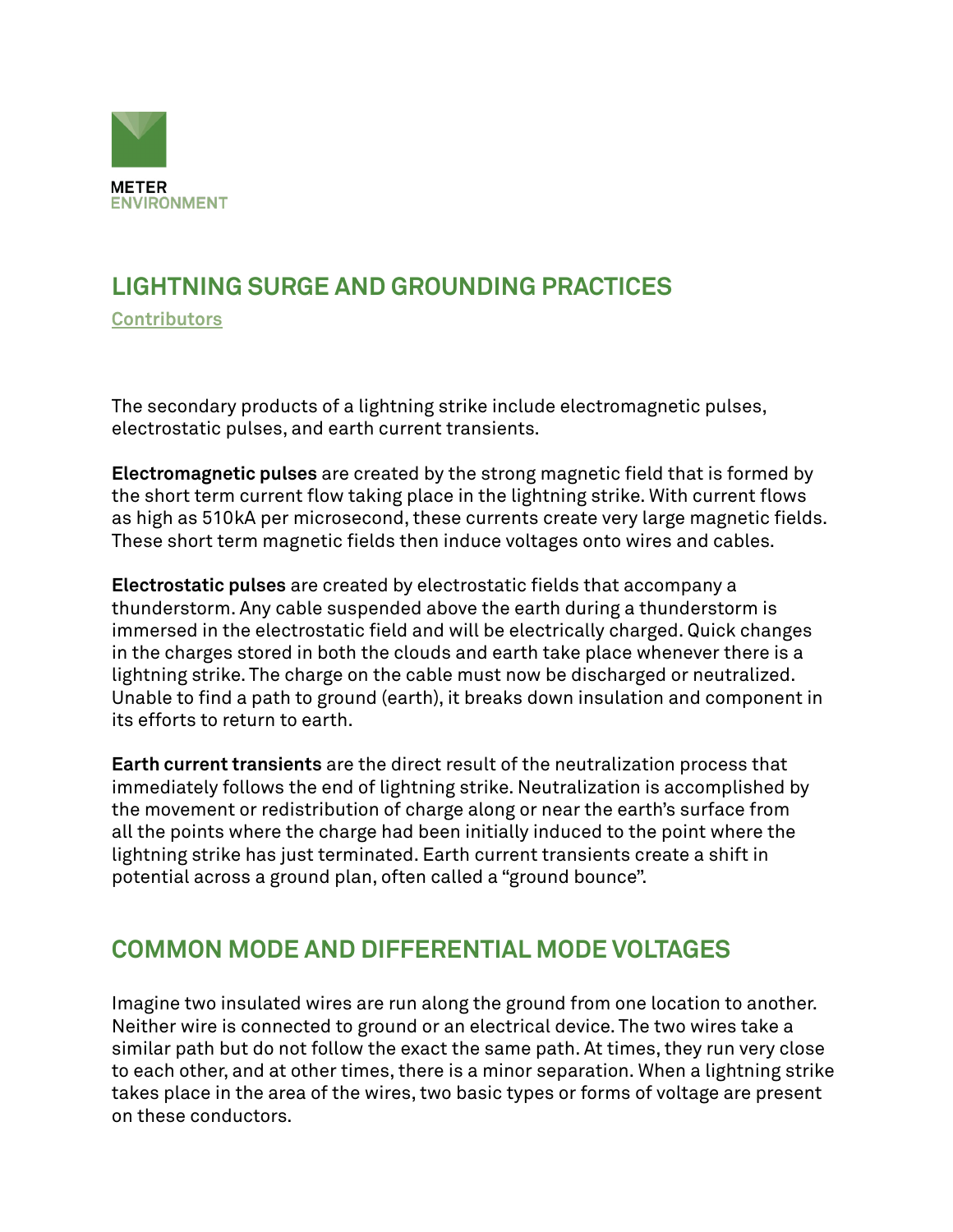**Common mode voltage:** This voltage is measured between either of the two insulation wires and the earth. In almost all installations, this is the higher voltage of the two types mentioned. Common mode voltage is created by the secondary forces related to lightning strikes. In one test, a lightning strike at a distance of almost 5 km from an installation induced an 80 volt (peak to peak) common mode spike on an insulated cable. This voltage is more than enough to damage most electronics.

**Differential mode voltage:** In addition to the common mode voltage that was induced by the lightning strike, a differential mode voltage is induced. This is the difference in voltage between the two individual wires. It is detected by measuring the voltage between the two separate conductors. In the simple case provided, this would be created by the difference in the routing of the two wires. It also can be created by other means.

### **SURGE SUPPRESSION TECHNIQUES**

Surge suppression components typically perform their suppression function by temporarily short circuiting the voltage between two wires, several devices, or ground. This action takes place whenever the voltage between the two objects exceeds a predetermined value. Once this discharge is completed, the suppression component discontinues this function and normal circuit operation continues.

**Differential mode voltage** surges are relatively easy to suppress for two reasons. The first reason being that this voltage is relatively low when compared to the common mode voltage. The second reason is because there are numerous low-cost devices available to help reduce this voltage. Most designers simply place a surge protection device (SPD) between the two conductors. This device quickly bleeds off the differential mode voltage, when it exceeds a predefined level. Where there are multiple conductors in a multi-conductor cable, networks of low cost SPD's are used to discharge any voltage potential between the conductors. SPD component cost is lower when the device is rated at lower voltage and power levels.

**Common mode voltage** can be far more difficult to suppress. These voltages are usually much larger than the differential mode voltage. In addition, the power rating of this SPD device is usually higher, given the larger charges involved. To discharge this potential, SPDs are placed between the wire(s) and ground. Common mode voltage suppression designs require a robust ground to effectively discharge the common mode voltage. This is because the common mode voltage is the voltage between the wire and ground (earth). This voltage will destroy any component that cannot withstand this higher potential. Generally speaking, it is the common mode voltage that most adversely affects product reliability. Poor grounding is usually the root cause for this class of failures.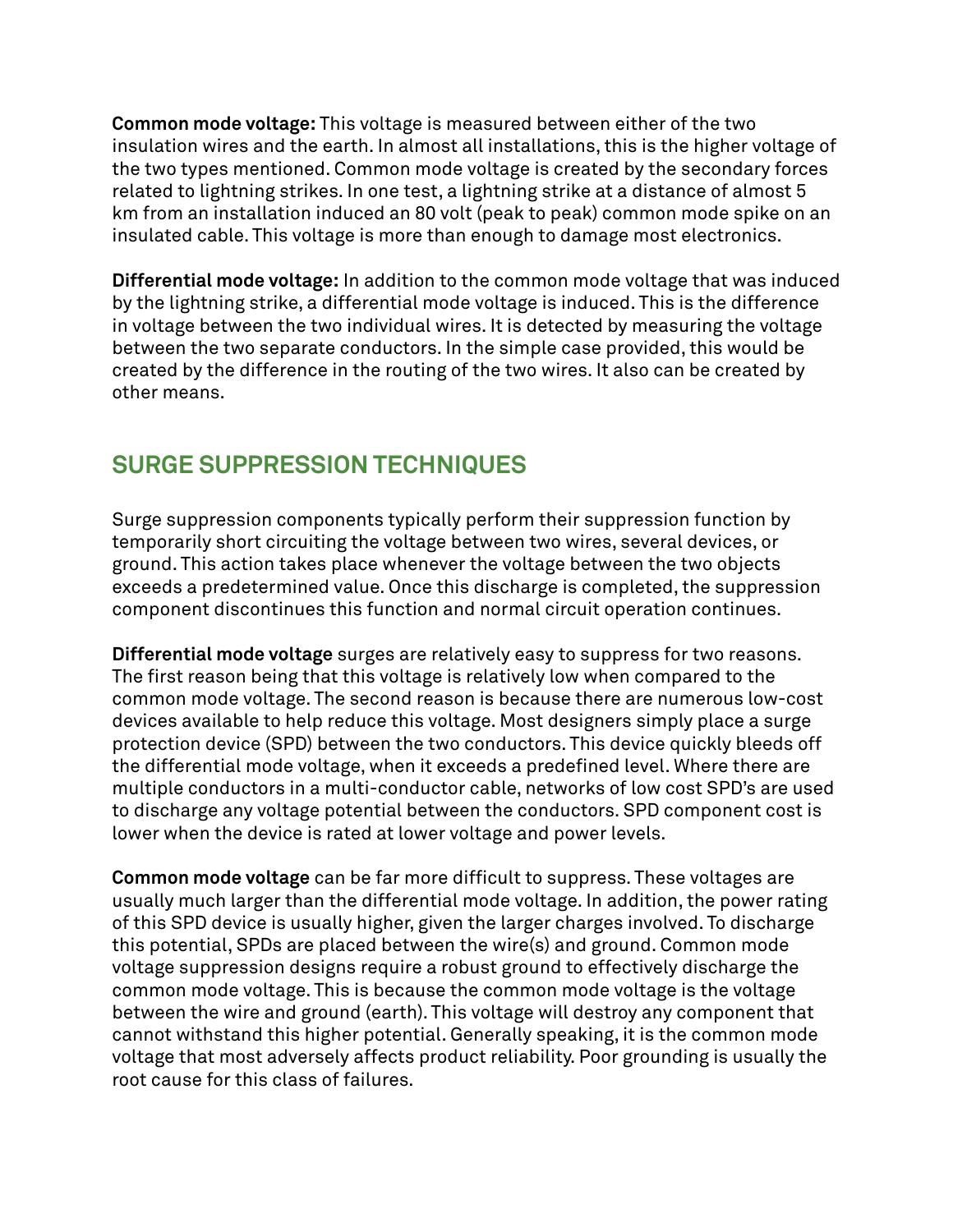#### **WITHOUT A ROBUST GROUNDING SYSTEM, THERE IS NO WAY TO PROTECT AGAINST LIGHTNING SURGES**

Robust grounding is required to discharge common mode voltages and prevent instrument damage. This is particularly true of networks of cables and devices placed over a distance. The greater the distance between devices, the greater the opportunity for surges. The larger or more complex the overall network, the greater the need for a robust grounding system. Surge currents can be additive. Without a robust grounding system, there is no way to effectively protect against the most fundamental of surges created by lightning. When systems and networks of components are combined, a good low-resistance ground (as part of a single grounding system) is needed. Grounding straps or wires must be large to facilitate the discharge of all surge currents. High-resistance grounding systems typically fabricated of small gauge wire are unable to effectively discharge the combined current created during a surge. It should never be assumed that a good grounding system simply exists when fabricating a network of individual electrical devices. Each individual device should provide a connection to the system's ground. A spike or rod of conducting material is driven into the earth to provide the single ground reference. The aforementioned grounding straps or wires are then connected to this rod.

#### **HOW TO PROTECT YOUR SOIL SENSORS**

METER [soil sensors](https://www.metergroup.com/environment/products/teros-12/) have built-in circuitry, which protect them against common surge conditions. Installations in lightning-prone areas, however, require special precautions, especially when sensors are connected to a well-grounded Campbell Scientific logger. As previously mentioned, a single ground point for the system should be established at the data logger using a ground rod. The ground rod should be made from a metal that will not tarnish or corrode (such as stainless steel). Rebar is sometimes used but can rust and provide high surface resistance to ground. Widely-spaced sensors need a low resistance path to this central ground that is not through the sensors. By installing ground rods in the vicinity of [soil moisture sensors](https://www.metergroup.com/meter_knowledgebase/which-soil-sensor-is-perfect-for-you/) and running a separate #6 AWG copper wire from that rod back to the central ground rod, earth current transients from nearby lightning strikes are minimized, so voltage spikes on sensors are reduced. The following figures show two configurations with appropriate grounding in lightning-prone areas.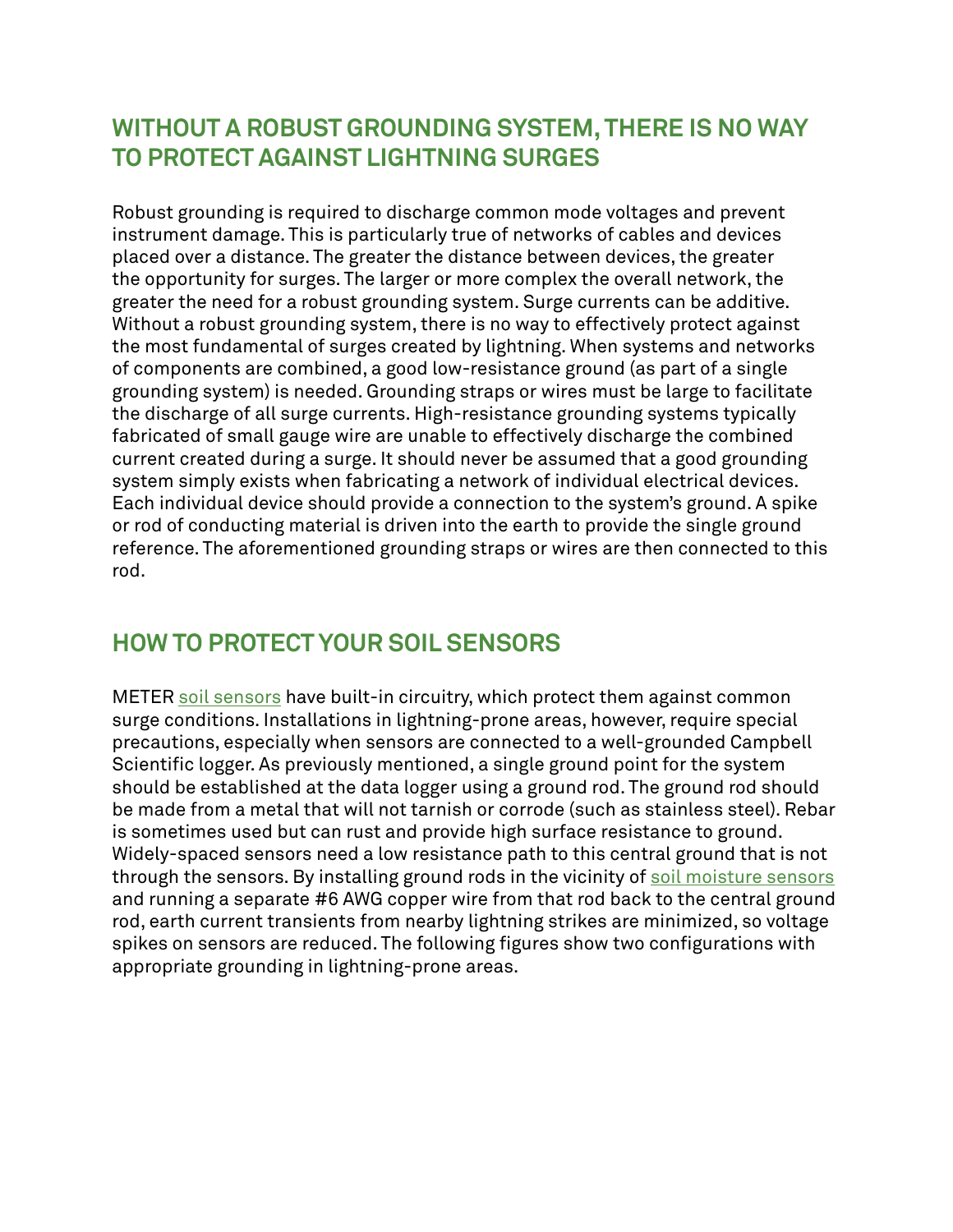#### **MODERATE LIGHTNING RISK**



**Figure 1.** Ground rods in the general vicinity of groups of probes are connected back to a main grounding rod to which the logger is grounded. Ground rods should be driven at least 2 meters into the ground, if possible, and connected to the central ground through #6 AWG copper wire.



#### **HIGH LIGHTNING RISK**

**Figure 2.** When lightning risk is high, ground rods may be required in the vicinity of each sensor location. As with the moderate lightning installation, #6 AWG copper wire connects each ground rod to the central rod, which is connected to the data logger